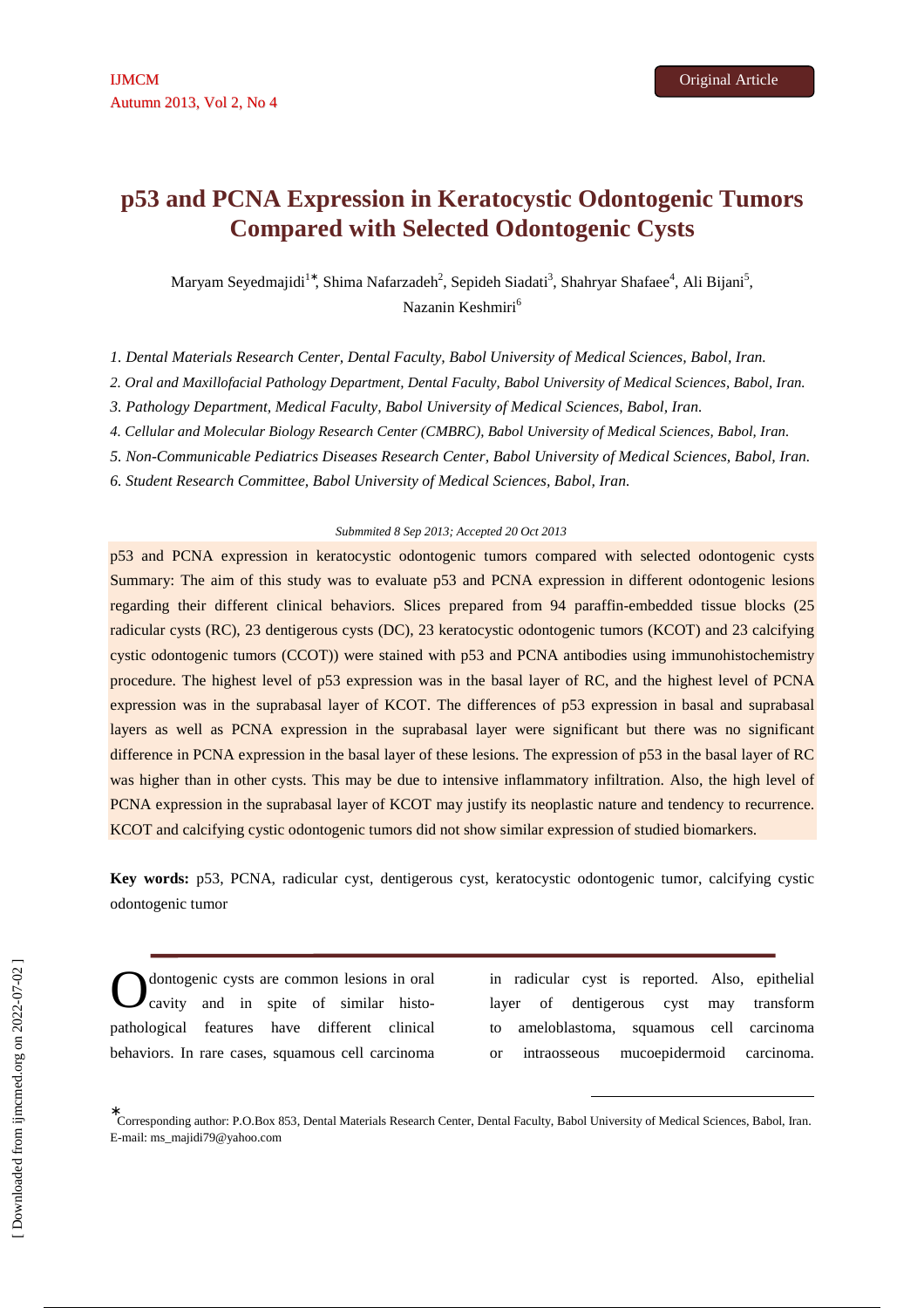#### p53 and PCNA in Keratocystic Odontogenic Tumors

Odontogenic keratocyst (OKC) has specific histopathological and clinical features, different histopathogenesis and biological behavior. Many authors believe that dentigerous and radicular cysts enlarge because of an increase in intraluminal osmotic pressure. However, enlargement of OKC may be a result of unknown native epithelial factors or enzymatic activity of fibroconnective tissue in the cyst wall. In 2005, WHO workshop considered parakeratinized OKC as a cystic neoplasm and recommended the term Keratocystic Odontogenic Tumor (KCOT). Pathogenic mechanisms that cause growth and enlargement of KCOT includes high proliferation rate, high expression of antiapoptotic proteins like bcl-2 and expression of matrix metalloproteinases (MMPs) 2 and 9. It seems that KCOT has a neoplastic potential. Epithelial dysplasia and squamous cell carcinoma may rarely occur, but there are different findings about ameloblastomatous changes (1-2).

Calcifying odontogenic cyst (COC) has a variety of histopathological and clinical behaviors. Most of the time, it seems like a non-neoplastic cyst, whereas in other times it has no cystic property which may be invasive or even malignant and is therefore considered as a neoplasm. In some conditions, it may also be seen with other odontogenic tumors including odontoma, adenomatoid odontogenic tumor and ameloblastoma. In WHO classification, COC and all its subtypes are considered as odontogenic tumor (1-2).

p53 protein is a product of Tp53 (Tumor protein p53), a tumor suppressor gene that is expressed in G1 phase of the cell cycle. It helps DNA damage repairs and prevents cells to enter S phase. If DNA is repaired, cell cycle arrest is ended. But if DNA is not successfully repaired, p53 induces apoptosis and leads the cell to die. In the absence or mutations of p53, DNA damage can not be repaired and it leads to proliferation of damaged cells and malignant transformation (3-4).

In normal non - stressed cells, p53 has a short half-life of about 20 minutes. As a result of cellular stress (e.g.DNA assault and damage), p53 undergoes posttranscriptional modifications. It is protected from the effects of MDM2 (Murine Double Minute 2) and its half-life increases (5-9).

The cellular proliferation increase has an important role in the progression of odontogenic cysts. p53 protein has an important role in controlling the expression of cellular proliferation inhibiting genes. Mutation in p53 gene can prevent its inhibitory role, resulting in oncogenic activities and neoplastic changes. Wild type p53 protein is expressed in small amounts, has a short half-life and cannot be detected using immunohistochemical procedure. This detection can be possible in conditions where the protein is expressed in large amounts or is accumulated in mutant cells (10-11).

Overexpression of p53 in lesions without mutation in the corresponding gene or even in normal tissues was reported by Cruz et al. and Pillai et al. In these tissues, positive results are due to the persistence of wild type p53 protein by some unknown reasons and consequently its concentration increase leading to the possibility of its detection by immunohistochemistry procedure (12-13).

PCNA (Proliferating Cell Nuclear Antigen), is a nuclear protein essential for nucleic acid metabolism in DNA transcription and repair. It is expressed in high amount in growing cells during cell cycle. The expression of PCNA can be used as a cell proliferative marker, because proliferating cells remain for a longer time in G1/S phase (14). Increased expression of PCNA may be stimulated by growth factors or as a result of DNA injury in the absence of cell cycle (15).

Considering the roles and effects of p53 and PCNA in cells proliferation, this study was performed to understand the behavior of epithelial cells in different odontogenic cysts (radicular cyst as an inflammatory cyst, dentigerous cyst as a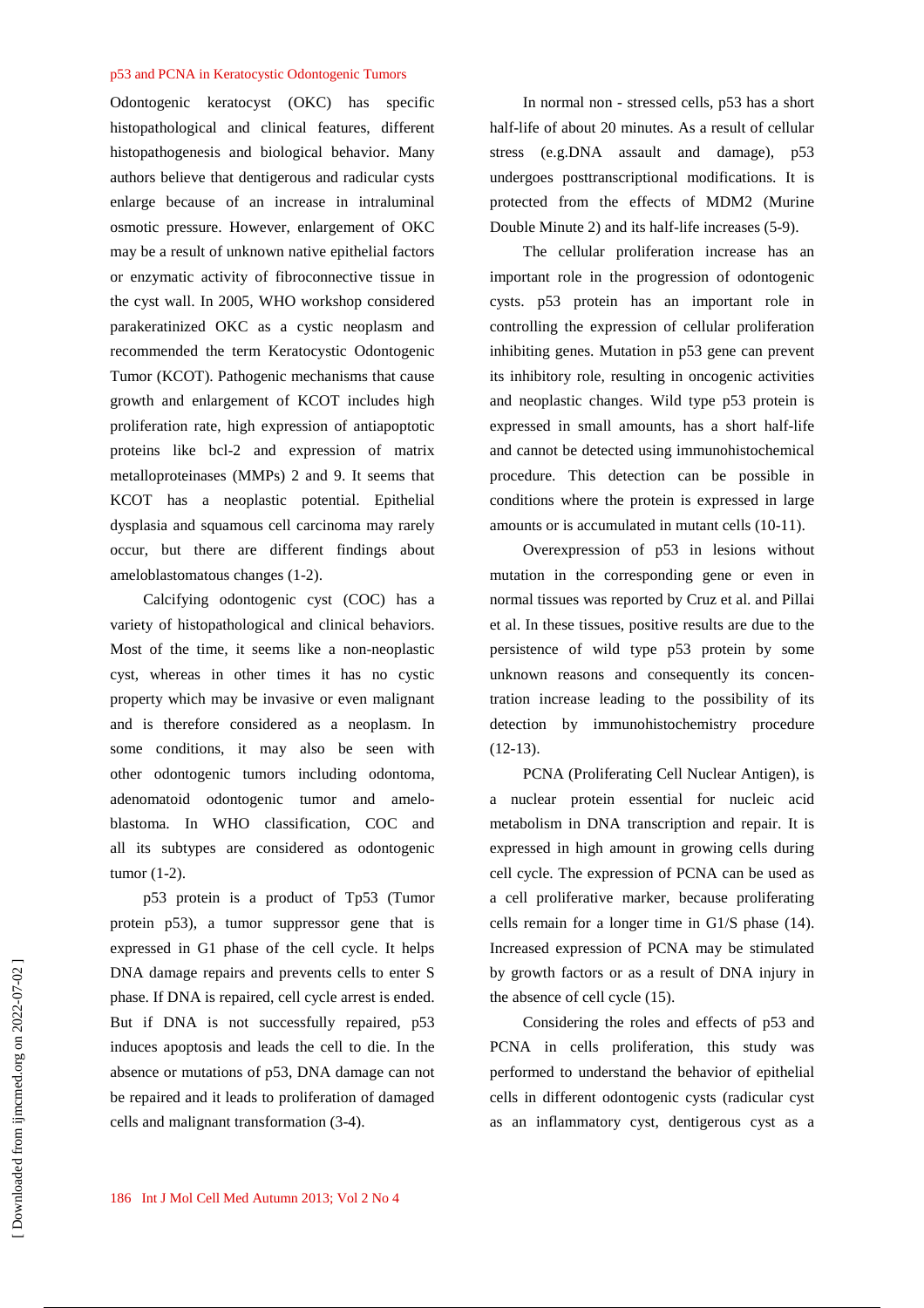developmental cyst, calcifying cystic odontogenic tumor and KCOT which are tumoral lesions with cystic appearance) regarding their clinical behavior differences, tendency to neoplastic transformation and recurrence after treatment.

## **Materials and Methods**

After the approval of the Institutional Ethics Committee, 94 paraffin - embedded tissue blocks including 25 radicular cysts, 23 dentigerous cysts, 23 KCOTs and 23 calcifying cystic odontogenic tumors collected between March 2003 and February 2010, were obtained from the archives of Oral & Maxillofacial Pathology Department of Babol University of Medical Sciences, Babol, Iran.

Tissue blocks were cut into 5 microns slices, stained with hematoxylin & eosin and reviewed by Oral & Maxillofacial pathologist. Blocks containing maximum epithelial length upon gross review were selected and were cut into 3 microns slices. Tissue slides were deparaffinized in xylene and rehydrated through graded concentrations of ethanol (absolute ethanol, 96% ethanol, 80% ethanol and 70% ethanol).

After washing with tap water, the slides were placed in sodium citrate buffer (PH=6.0) at 120ºC, for 12 min. The slides were chilled at room temperature for 15 min, rinsed in tap water and placed in Tris Buffered Saline (TBS) for 5 min. The slides were incubated in hydrogen peroxide for 10 min, then rinsed first in tap water then in TBS for 5 min.

The slides were covered by monoclonal antibody for p53 (Clone D07, Isotype; IgG2b Kappa, DakoCytomation, Glostrup, Denmark) and PCNA (Clone PC10, Isotype; IgG2a Kappa, DakoCytomation, Glostrup, Denmark) for 1 h, then rinsed in tap water and placed in TBS for 5 min.

After immunostaining, the slides were counterstained with Meyer's hematoxylin, mounted with entellan and coverslide and examined by light microscopy (Olympus BX41, Shibuya-Ku, Tokyo,

Japan) under 400X magnification.

Breast carcinoma was used as the positive control and omission of the primary antibody was the negative control (11).

The brown stained nuclei of epithelial cells were considered as positive. The percentages of positive cells in the epithelium of cysts in basal and suprabasal layers (100 cells in 10 high power fields) were evaluated by two pathologists. The review of microscopic slides was performed by using a trinocular optic microscope and interobserver agreement was seen in all cases.

A score index of 1, 2, 3, 4 and 5 corresponding to staining in  $< 1\%$ , 1-10%, 11-33%, 34-66% and >67% of epithelial cells, was used respectively (16).

The data were analyzed using Statistical Package for the Social Sciences (version 17), Kruskal Wallis test for comparing the mean percentage of positive cells in four groups and Wilcoxon Signed Ranks test for comparing the mean percentage of positive cells in basal and suprabasal layers between four groups. P<0.05 was considered as significant.

#### **Results**

The percentage of p53 and PCNA stained cells in basal and suprabasal layers of radicular cyst, dentigerous cyst, KCOT and calcifying cystic odontogenic tumor (CCOT) are shown in Table 1. Figures 1-4 are the representatives of immunohistochemical stainings.

The highest level of p53 expression was in the basal layer of radicular cyst followed by KCOT and dentigerous cyst and the least amount belonged to CCOT. The same order was true in suprabasal layers. The highest level of PCNA expression was seen in suprabasal layers of KCOT, followed by radicular cyst, CCOT and dentigerous cyst. This result was also correct for the basal layer (Chart 1).

The percentage of p53 and PCNA stained cells in the basal and suprabasal layers of four types of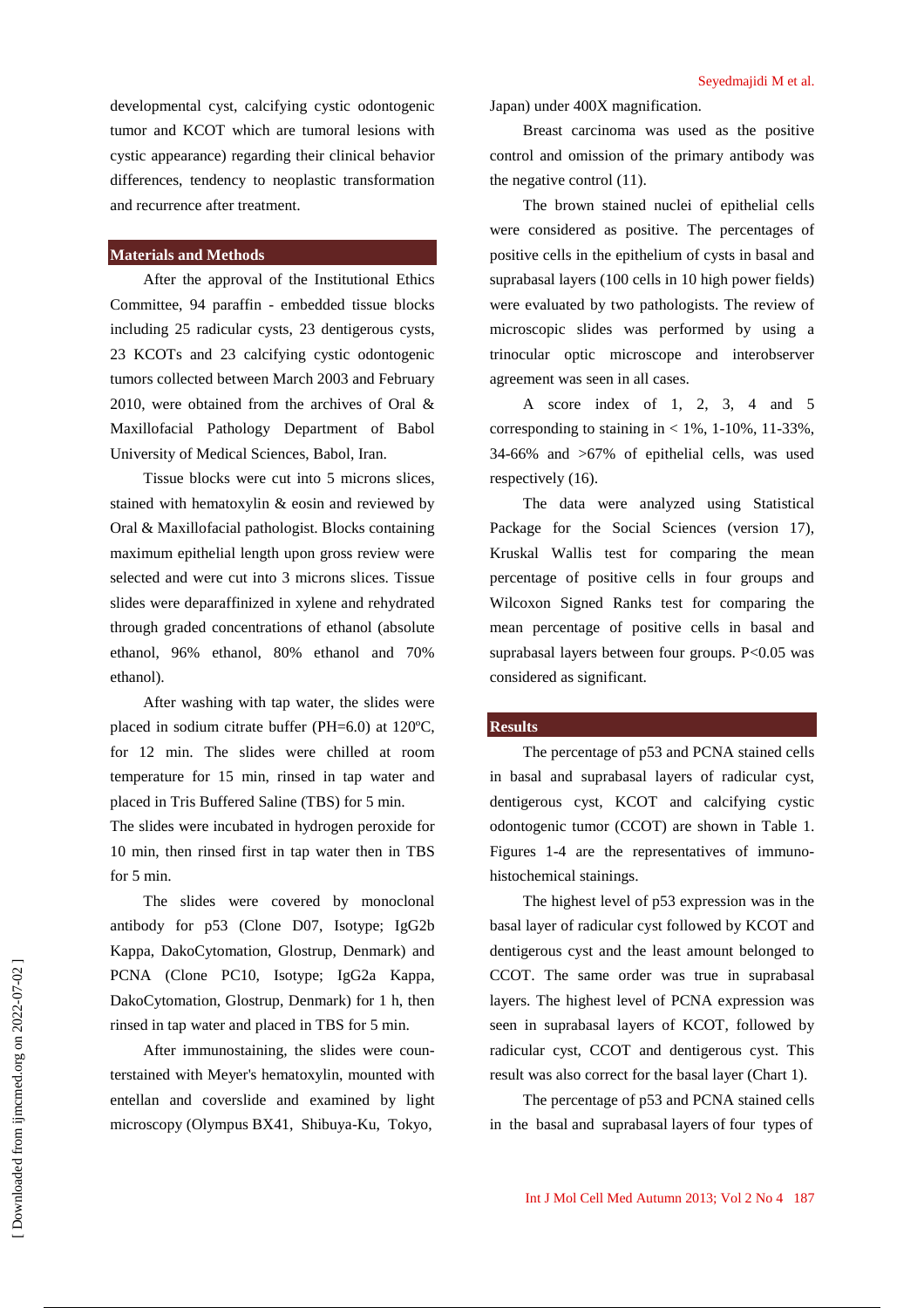

cysts were compared using Kruskal-Wallis test. The differences between PCNA expression in the basal layer of these cysts were not significant  $(P=0.090)$ but the differences between the expression of P53 in both basal and suprabasal layers of these cysts as well as the differences between the expression of PCNA in the suprabasal layer of these cysts were significant (P=0.008, P=0.031 and P= 0.009, respectively).

The percentages of stained cells for p53 and PCNA were compared in the basal and suprabasal layers of each cyst, using Wilcoxon Signed Ranks test. P53 expression in the basal layer of radicular

#### Site of expression of marker unstained Score1 Score2 Score3 Score4 Score 5 Type of Marker Numbers of cyst Type of cyst 48%(12) 20%(5) 20%(5) 8%(2) 0%(0) 4%(1) Basal layer P53 Radicular cyst 25 Suprabasal layer 60%(15) 20%(5) 20%(5) 0%(0) 0%(0) 0%(0) 44%(11) 4%(1) 8%(2) 16%(4) 8%(2) 20%(5) Basal layer PCNA Suprabasal and the contract of the contract of the contract of the contract of the suprabasal layer 48%(12) 0%(0) 16%(4) 24%(6) 12%(3) 0%(0) 73.9%(17) 0%(0) 13%(3) 4.3%(1) 8.7%(2) 0%(0) Basal layer P53 Keratocystic Suprabasal 73.9%(17) 17.4%(4) 8.7%(2) 0%(0) 0%(0) 0%(0)

| Table 1. The expression of p53 and PCNA in odontogenic cysts based on percentage of stained cells in basal |  |  |
|------------------------------------------------------------------------------------------------------------|--|--|
| and suprabasal layers                                                                                      |  |  |

|                                                                              |          |                                |              |             |                |             |                | $\cdots$       | layer               |
|------------------------------------------------------------------------------|----------|--------------------------------|--------------|-------------|----------------|-------------|----------------|----------------|---------------------|
| Radicular cyst                                                               | 25       |                                | $44\%(11)$   | $4\%(1)$    | $8\%(2)$       | 16% (4)     | $8\% (2)$      | $20\%(5)$      | <b>Basal</b> layer  |
| Keratocystic<br>odontogenic                                                  | 23       | <b>PCNA</b><br>P <sub>53</sub> | $48\%(12)$   | $0\% (0)$   | $16\%(4)$      | $24\%(6)$   | $12\%(3)$      | $0\% (0)$      | Suprabasal<br>layer |
|                                                                              |          |                                | 73.9%(17)    | $0\% (0)$   | $13%$ (3)      | $4.3\%(1)$  | $8.7\%(2)$     | $0\% (0)$      | <b>Basal</b> layer  |
|                                                                              |          |                                | 73.9%(17)    | $17.4\%(4)$ | $8.7\%(2)$     | $0\% (0)$   | $0\% (0)$      | $0\% (0)$      | Suprabasal<br>layer |
|                                                                              |          |                                | $34.8\%(8)$  | $0\% (0)$   | $26.1\%(6)$    | $13\%(3)$   | $4.3\%(1)$     | $21.7\%$ $(5)$ | <b>Basal</b> layer  |
| tumor<br>Calcifying<br>Cystic<br>odontogenic<br>tumor<br>Dentigerous<br>cyst | 23<br>23 | <b>PCNA</b><br>P <sub>53</sub> | $26.1\%(6)$  | $0\% (0)$   | $17.4\%$ $(4)$ | $21.7\%(5)$ | $21.7\%$ $(5)$ | $13\%(3)$      | Suprabasal<br>layer |
|                                                                              |          |                                | $95.7\%(22)$ | $0\% (0)$   | $0\% (0)$      | $0\% (0)$   | $4.3\%(1)$     | $0\% (0)$      | <b>Basal</b> layer  |
|                                                                              |          |                                | $95.7\%(22)$ | $0\% (0)$   | $0\% (0)$      | $0\% (0)$   | $4.3\%(1)$     | $0\% (0)$      | Suprabasal<br>layer |
|                                                                              |          | <b>PCNA</b><br>P53             | $52.2\%(12)$ | $4.3\%(1)$  | $17.4\%(4)$    | $8.7\%(2)$  | $8.7\%(2)$     | $8.7\%(2)$     | <b>Basal</b> layer  |
|                                                                              |          |                                | $52.2\%(12)$ | $0\% (0)$   | $17.4\%(4)$    | $13\%(3)$   | $13\%(3)$      | $4.3\%(1)$     | Suprabasal<br>layer |
|                                                                              |          |                                | 73.9%(17)    | $13\%(3)$   | $8.7\%(2)$     | $4.3\%(1)$  | $0\% (0)$      | $0\% (0)$      | <b>Basal</b> layer  |
|                                                                              |          |                                | 82.6%(19)    | $13\%(3)$   | $4.3\%(1)$     | $0\% (0)$   | $0\% (0)$      | $0\% (0)$      | Suprabasal<br>layer |
|                                                                              |          |                                | $60.9\%(14)$ | $21.7\%(5)$ | $4.3\%(1)$     | $4.3\%(1)$  | $4.3\%(1)$     | $4.3\%(1)$     | <b>Basal</b> layer  |
|                                                                              |          | <b>PCNA</b>                    | $60.9\%(14)$ | $26.1\%(6)$ | $4.3\%(1)$     | $0\% (0)$   | $8.7\%(2)$     | $0\% (0)$      | Suprabasal<br>layer |
|                                                                              |          |                                |              |             |                |             |                |                |                     |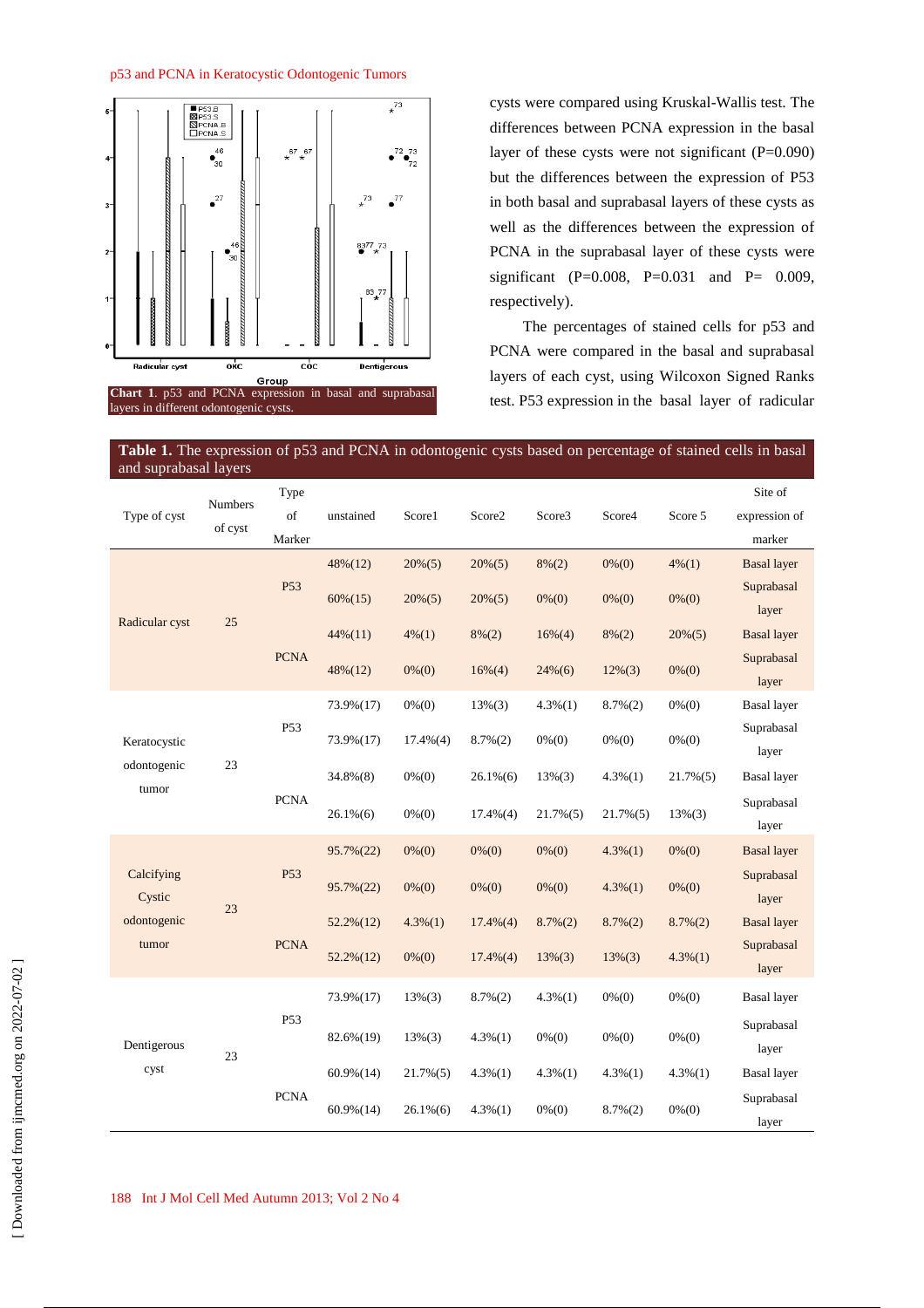

Fig 1. Immunohistochemical expression of p53 (A) and PCNA (B) in radicular cyst (400X).



**Fig 2.** Immunohistochemical expression of p53 (A) and PCNA (B) in keratocystic odontogenic tumor (400X).



**Fig 3.** Immunohistochemical expression of p53 (A) and PCNA (B) in calcifying cystic odontogenic tumor (400X).



**Fig 4.** Immunohistochemical expression of p53 (A) and PCNA (B) in dentigerous cyst (400X) (400X).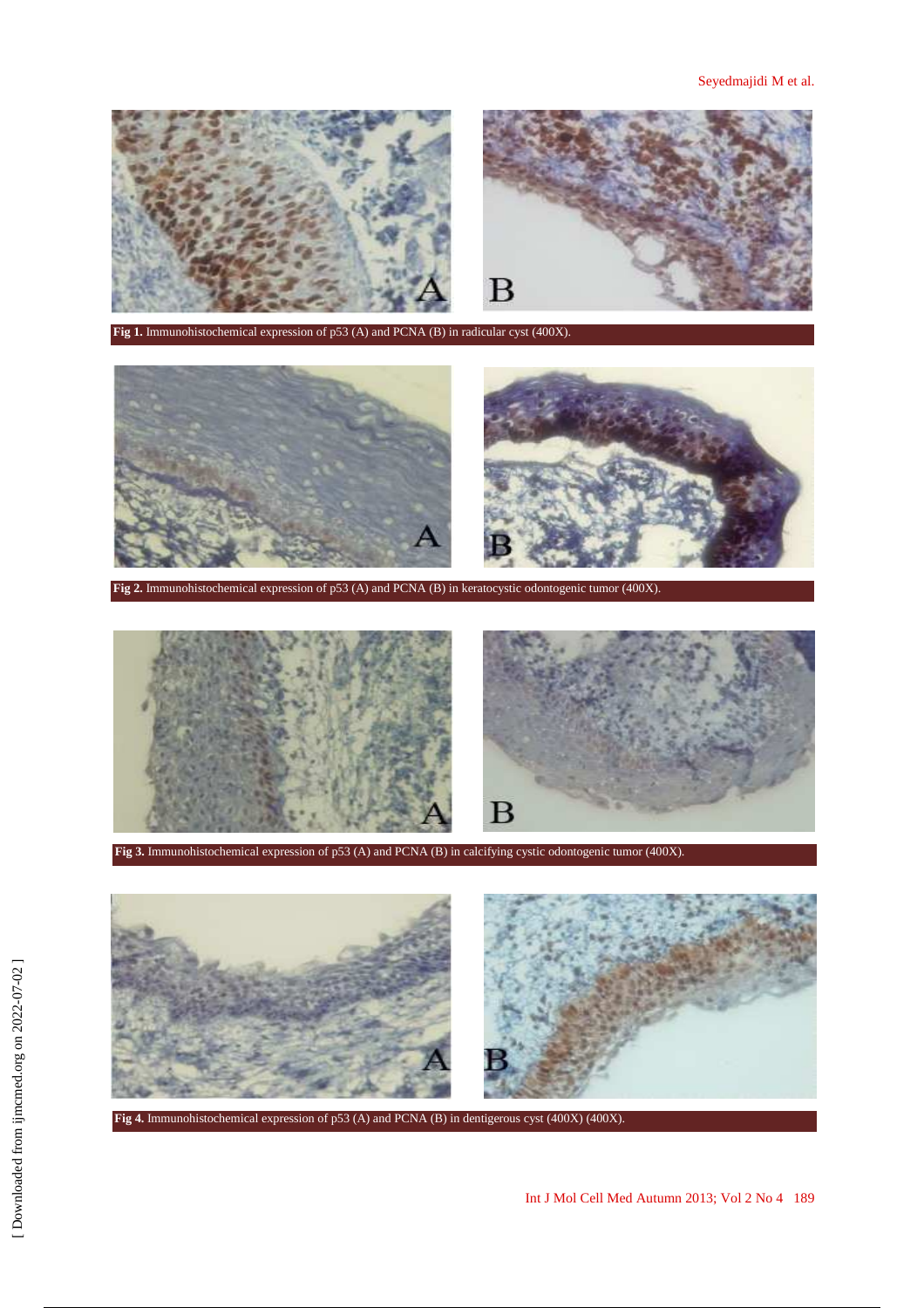#### p53 and PCNA in Keratocystic Odontogenic Tumors

cyst, dentigerous cyst and KCOT was higher than in the suprabasal layer (P=0.007, 0.024 and 0.025, respectively), but there was no significant difference in CCOT (P=1.000).

In radicular cyst, PCNA expression in the basal layer was higher than in the suprabasal layer  $(P=0.003)$ , but there was no significant difference in other cysts (KCOT, CCOT and dentigerous cyst, P=0.188, P=0.705 and P= 0.083, respectively). Therefore, the highest level of p53 and PCNA expression was found in the basal layer of radicular cyst and the suprabasal layer of KCOT, respectively.

#### **Discussion**

We studied the expression of p53 and PCNA in some odontogenic cysts. p53 expression was higher in the basal layer of radicular cyst, followed by KCOT. PCNA expression was higher in the suprabasal layer of KCOT, followed by radicular cyst.

p53 expression in basal and suprabasal layers and PCNA expression in suprabasal layers between these cysts were significantly different but this was not true for PCNA expression in the basal layer of these cysts.

The results of this study showed that radicular cyst and KCOT had a high percentage of p53 positive cells in their basal layer. In KCOT, the suprabasal layer showed the highest expression of PCNA. These unique findings in KCOT pointed that proliferative components in this lesion are in basal and suprabasal layers. This finding may justify the neoplastic nature of KCOT and it may also explain the clinical behavior and tendency to recurrence of this lesion. There are some studies with different results that evaluated the expression of p53 and PCNA for understanding epithelial cells behavior in different odontogenic cysts.

According to Mighell et al., the defferent results are due to complex biology of p53 and PCNA, histological preparation and immunohistochemical grading protocol used. Although, the type of lesion, etiology and clinical behavior of lesions should be taken into consideration (11).

Carvalhais et al. studied p53 expression in odontogenic cysts and tumors. They did not find any positive cells (17).

The relationship between p53 expression and cell proliferation was showen in de Oliveira et al.'s study. They concluded that p53 expression was seen in proliferating cells, but it accumulated due to several factors such as cellular stress. Also, they showed that in radicular and dentigerous cysts, the expression of p53 and PCNA is a response to cellular stress resulting from inflammation, even in the cases of developmental cyst such as dentigerous cyst  $(11)$ .

Studies showed that growth factors and cytokines (Interleukin 1, Interleukin 6 and tumor necrosis factor) are released in inflammatory processes. Inflammation may cause cell proliferation and inflammatory cytokines may produce cellular stress (18).

In dentigerous cyst, the inflammatory stimulus may be the result of the eruption process that caused cellular proliferation which might be present for a short time (11). This could explain the lower expression of p53 and PCNA in dentigerous cyst. It was not proven that inflammatory stimuli could cause dentigerous cyst, but usually in the connective tissue of cyst, there was an inflammatory infiltration that might have caused epithelial cells proliferation.

In radicular cyst, the inflammatory stimuli are a result of persistent bacterial contaminations of the root canal. This has an effect on epithelial cells, especially in the basal layer and produces the increase and maintenance of the proliferative activity (11).

Therefore, the high expression of p53 and PCNA in radicular cysts is a reflection of the cellular stress and proliferation induced by inflammation that can inhibit the degradation of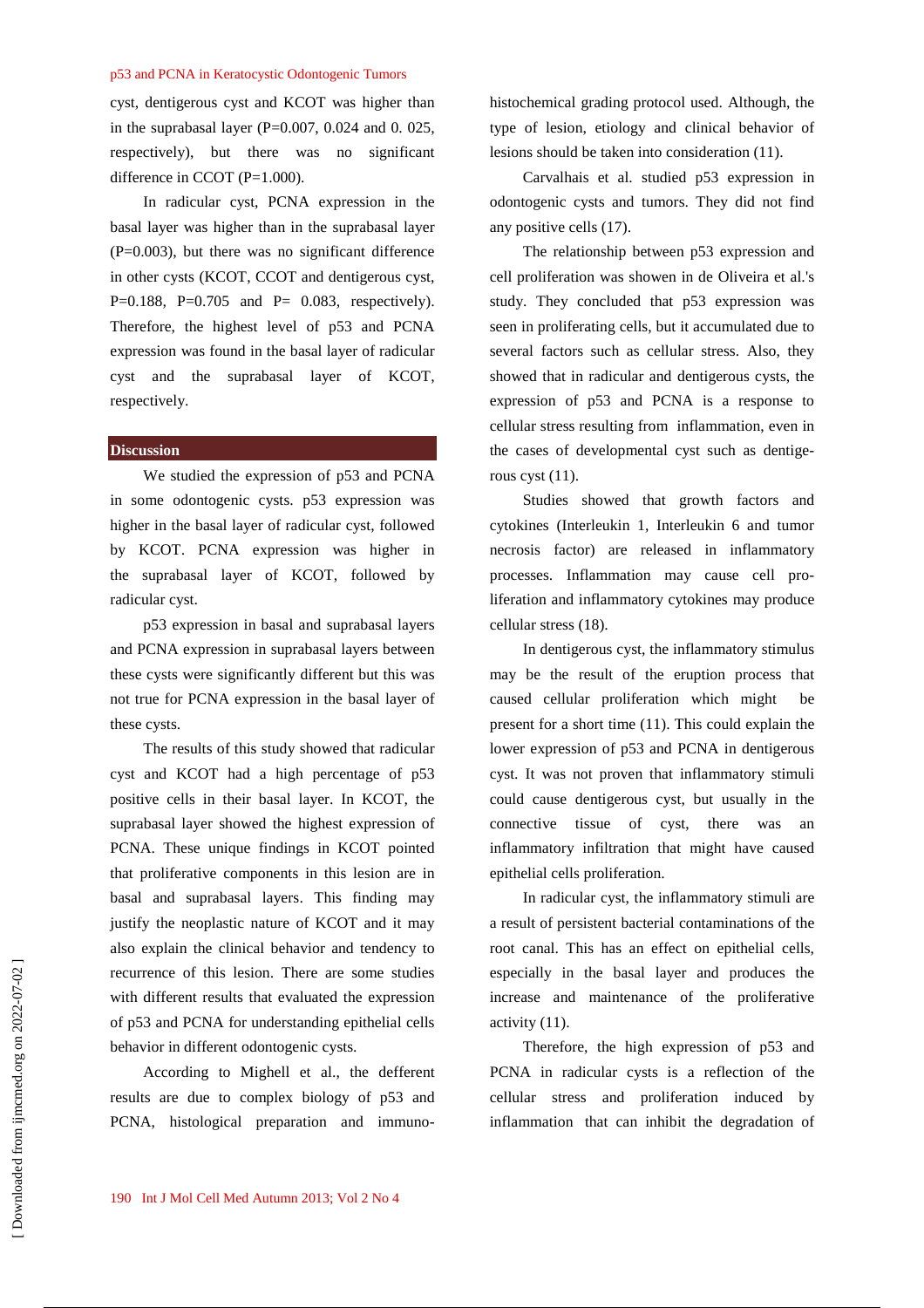The relationship between inflammation and cell proliferation in KCOT was studied by de Paula et al. They used AgNOR staining, Ki67 and PCNA immunohistochemistry for their analysis and concluded that the expression of biomarkers in this lesion showed a cellular proliferation pattern consistent with neoplastic cells and independent of inflammation. The high levels of p53 and PCNA expression in the suprabasal layer, can explain why KCOT has a proliferation and maturation pattern that differs from other lesions. These findings may explain its different clinical behaviors and the tendency of recurrence (19).

Kaplan and Hirschberg studied the areas with and without inflammation in KCOT and did not find a significant difference in their proliferation rate. They concluded that inflammation in KCOT did not have any effect on its proliferative potential (20). Also, in the present study all of KCOTs were non-inflamed.

Gallana-Alvarez and Wagner showed that the neoplastic cells in calcifying odontogenic cyst may have an increasing proliferative potential. Calcifying odontogenic cyst is considered as a tumoral lesion and the presence of mutant proteins should be taken into consideration. P53 expression may be related to the proliferation rate in this lesion (21-22).

However, in the present study, there was no high expression of p53 and PCNA in CCOT in comparison to other cysts. This differs from the study of de Oliveira who found a high level of p53 and PCNA in calcifying odontogenic cysts (11).

In our study, a significant difference between the percentages of stained cells was found for both markers in basal and suprabasal layers of radicular cyst, with more stained cells in basal layer, demonstrating that in radicular cyst, basal layer is the proliferative component. In KCOT and dentigerous cyst, a difference between basal and suprabasal layers was only seen for e P53

expression and no significant difference for PCNA expression was found, indicating a similar expression of PCNA in both basal and suprabasal layers of dentigerous cyst and KCOT. This can be related to the similar proliferative potential of the two layers in these lesions.

The study of Wagner was performed on radicular cyst, dentigerous cyst and KCOT. p53 was just expressed in KCOT indicating different clinical behaviors of this cyst (23).

In the present study, the high expression of PCNA in the suprabasal layer of KCOT in comparison to other cysts indicates that the suprabasal layer of this cyst is a proliferative component and explains the different growth patterns. Also, the high expression of p53 in basal layer of radicular cyst indicates that inflammatory stimuli produced from persistent bacterial contamination of root canal could induce cellular stress (11).

In KCOT, PCNA expression may show a proliferative pattern similar to neoplastic cells.

On the other hand, the presence of mutant p53 in KCOT must be taken in consideration. This was explained by Gonzales-Moles using antibodies specific to mutant p53 (24).

In KCOT, the epithelium has a little intrinsic growth potential that is not seen in epithelial cells of other cysts (1). Li et al. demonstrated that the epithelium of KCOT has a suprabasal proliferative component (15). The number of positive cells for PCNA in the epithelium of KCOT were significantly higher than dentigerous and radicular cysts. This finding was described by Li et al. and Piattelli et al. (15, 25).

p53 expression in the basal layer of radicular cyst was more than other cysts. It might be a result of inflammation. Also, the high expression of PCNA protein in the suprabasal layer of KCOT might be a result of clinical behavior and its tendency to recurrence. On the other hand, this lesion showed a proliferation pattern different from those found in other lesions (11). Two tumoral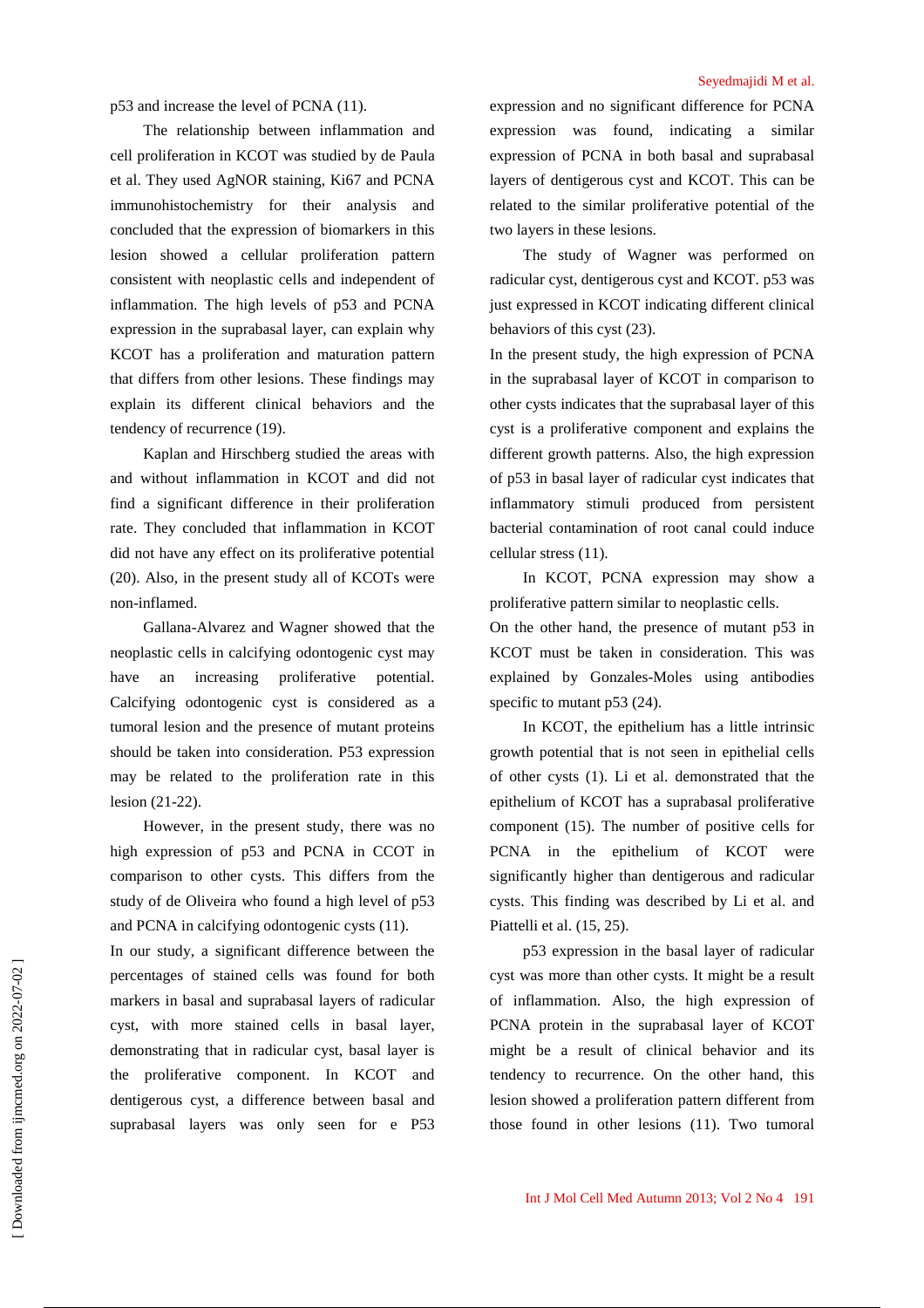#### p53 and PCNA in Keratocystic Odontogenic Tumors

lesions, KCOT and CCOT were not similar in p53 and PCNA expression.

## **Conflict of interest**

Authors declared no conflict of interest.

#### **References**

1. Damm DD, Bouquot JE, Neville BW, et al. Oral and Maxillofacial Pathology. 3 ed. Missouri: WB Saunders 2009:116-20, 590-2, 594-6.

2. Regezi JA, Sciubba JJ, Jordan RCK. Oral pathology, clinical pathology correlations. 6 ed. Missouri Saunders Elsevier; 2011:246-60.

3. Levine AJ. p53, the cellular gatekeeper for growth and division. Cell 1997;88:323-31.

4. Nylander K, Dabelsteen E, Hall PA. The p53 molecule and its prognostic role in squamous cell carcinomas of the head and neck. J Oral Pathol Med 2000;29:413-25.

5. Olson MO. Sensing cellular stress: another new function for the nucleolus? Sci STKE 2004;2004:pe10.

6. Olson MO, Dundr M. The moving parts of the nucleolus. Histochem Cell Biol 2005;123:203-16.

7. Stricker TP, Kumar V. Neoplasia. In: Kumar V, Abbas AK, Fausto N, et al. (eds). Robbins and Cotran pathologic basis of disease 8ed. Philadelphia: Saunders Elsevier Inc; 2010:290-2.

8. Agarwala SS. Paraneoplastic syndromes. Med Clin North Am 1996;80:173-84.

9. Chang F, Syrjanen S, Syrjanen K. Implications of the p53 tumor-suppressor gene in clinical oncology. J Clin Oncol 1995;13:1009-22.

10. Ozveren A, Tuskan C, Yaltirik M, et al. Expression or the tumor suppressor gene p53 in odontogenic cyst. Turk J Med Sci 2003;33:243-7.

11. de Oliveira MG, Lauxen Ida S, Chaves AC, et al. Immunohistochemical analysis of the patterns of p53 and PCNA expression in odontogenic cystic lesions. Med Oral Patol Oral Cir Bucal 2008;13:E275-80.

12. Cruz IB, Snijders PJ, Meijer CJ, et al. p53 expression above the basal cell layer in oral mucosa is an early event of malignant transformation and has predictive value for developing oral squamous cell carcinoma. J Pathol 1998;184:360-8.

13. Pillai G, Roberts H, Gatter K, et al. p53 expression in normal paraffin-embedded tissue using different antibodies and antigen retrieval buffer systems. Histopathology 2003;42:83-7.

14. Kelman Z. PCNA: structure, functions and interactions. Oncogene 1997;14:629-40.

15. Li TJ, Browne RM, Matthews JB. Quantification of PCNA+ cells within odontogenic jaw cyst epithelium. J Oral Pathol Med 1994;23:184-9.

16. Allred DC, Harvey JM, Berardo M, et al. Prognostic and predictive factors in breast cancer by immunohistochemical analysis. Mod Pathol 1998;11:155-68.

17. Carvalhais J, Aguiar M, Araujo V, et al. p53 and MDM2 expression in odontogenic cysts and tumours. Oral Dis 1999;5:218-22.

18. Hudson JD, Shoaibi MA, Maestro R, et al. A proinflammatory cytokine inhibits p53 tumor suppressor activity. J Exp Med 1999;190:1375-82.

19. de Paula AM, Carvalhais JN, Domingues MG, et al. Cell proliferation markers in the odontogenic keratocyst: effect of inflammation. J Oral Pathol Med 2000;29:477-82.

20. Kaplan I, Hirshberg A. The correlation between epithelial cell proliferation and inflammation in odontogenic keratocyst. Oral Oncol 2004;40:985-91.

21. Reyes D, Villanueva J, Espinosa S, et al. Odontogenic calcificant cystic tumor: a report of two clinical cases. Med Oral Patol Oral Cir Bucal 2007;12:E126-9.

22. Gallana-Alvarez S, Mayorga-Jimenez F, Torres-Gomez FJ, et al. Calcifying odontogenic cyst associated with complex odontoma: case report and review of the literature. Med Oral Patol Oral Cir Bucal 2005;10:243-7.

23. Wagner Y, Filippi A, Kirschner H, et al.